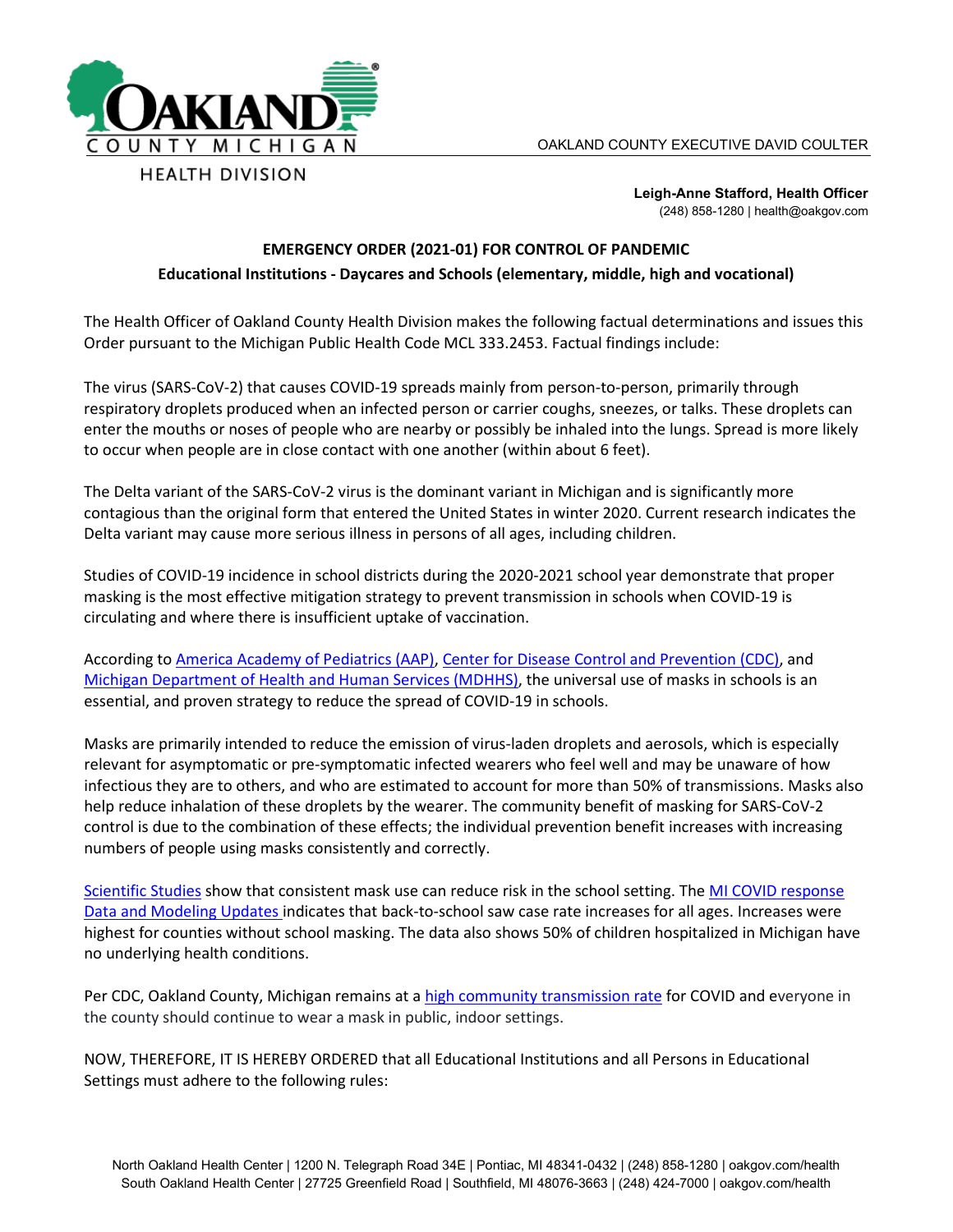- a. The Educational Institutions shall ensure that people in pre-kindergarten through grade twelve, regardless of vaccination status, consistently and properly wear a facial covering while inside any enclosed building or structure of the institution.
- b. The Educational Institutions shall ensure that all persons, regardless of vaccination status, providing service to any persons in pre-kindergarten through grade twelve properly and consistently wear a facial covering while inside any enclosed building or structure of the institution.

IT IS FURTHER ORDERED that the following terms shall have the following definitions for purposes of this ORDER:

- "Educational Institutions" or "Educational Settings" includes daycares and schools (elementary, middle, high and vocational).
- "Fully vaccinated persons" means persons for whom at least two weeks has passed after receiving the final dose of the primary vaccine series (2 doses of Pfizer or Moderna and 1 dose of Johnson & Johnson's Janssen).
- "Persons in Educational Settings" means students, teachers, administrative staff, attendees, volunteers, and other employees or volunteers of Educational Institutions.

IT IS FURTHER ORDERED that this ORDER shall not apply to the following Persons:

- a. Persons in the act of eating or drinking.
- b. Persons under the age of four years; however, supervised masking is recommended for children who are at least two years of age.
- c. Persons with developmental conditions of any age attending school for whom it has been demonstrated that the use of a face covering would inhibit the person's access to education. These are limited to persons with an Individualized Education Plan, Section 504 Plan, Individualized Healthcare Plan or equivalent.
- d. Vaccinated teachers who are working with infants younger than 12 months, children who are hard of hearing or students with developmental conditions who benefit from facial cues.
- e. Persons who have a medical reason confirmed in writing from a Medical Doctor (MD) or Doctor of Osteopathic Medicine (DO) currently licensed to practice medicine in the State of Michigan.
- f. Students while participating in indoor sports and performing arts according to school policy/rules who are following the school testing plan.

## IT IS FURTHER REMINDED that:

a. On January 29, 2021, the CDC issued an ORDER that required face masks to be worn by all people while on public transportation (which included all passengers and all personnel operating conveyances) traveling into, within, or out of the United States and U.S. territories. The CDC ORDER includes school buses, both public and private.